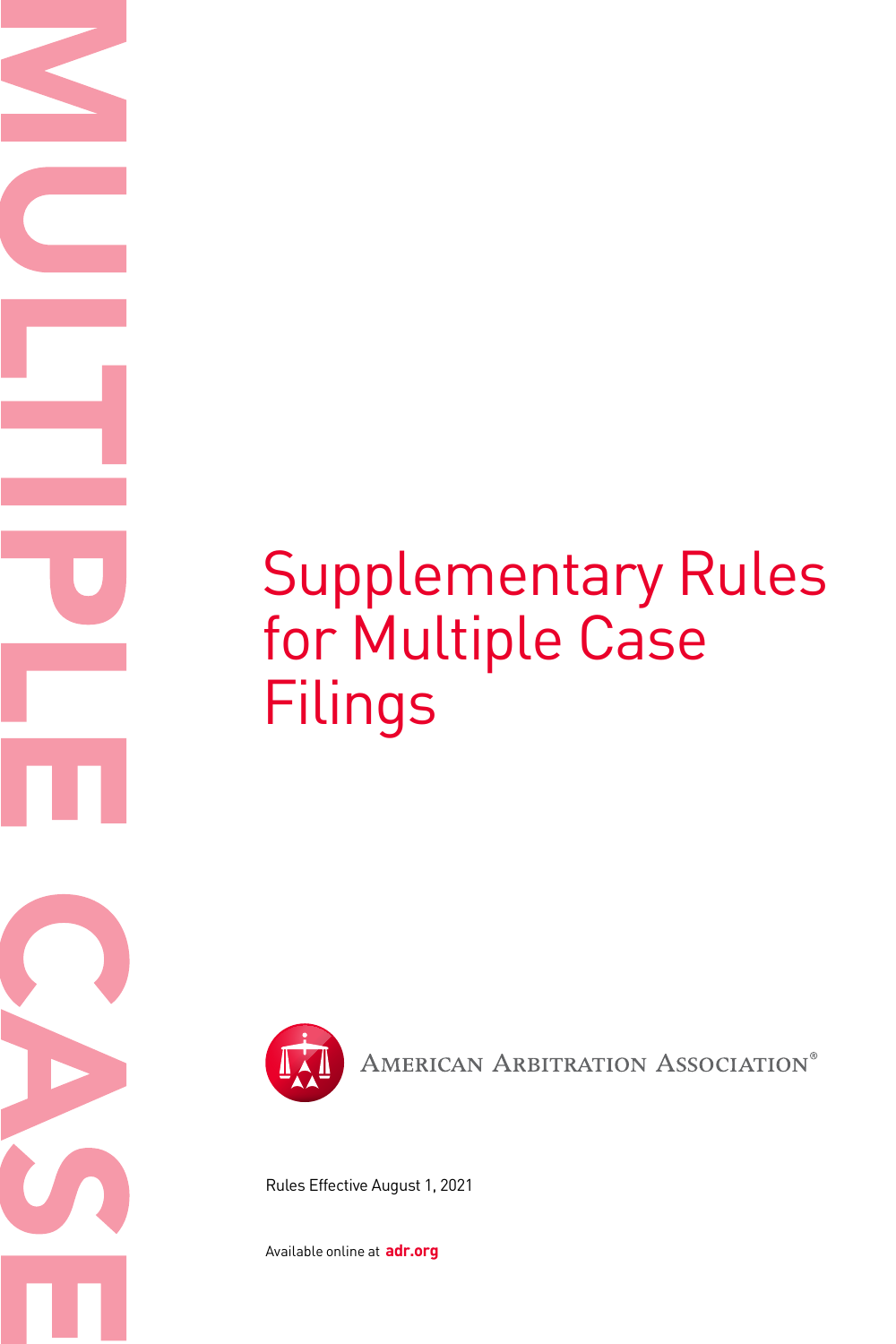## Table of Contents

| MC-10. Administrative Fees and Compensation and Expenses of the Arbitrator(s) 9 |  |
|---------------------------------------------------------------------------------|--|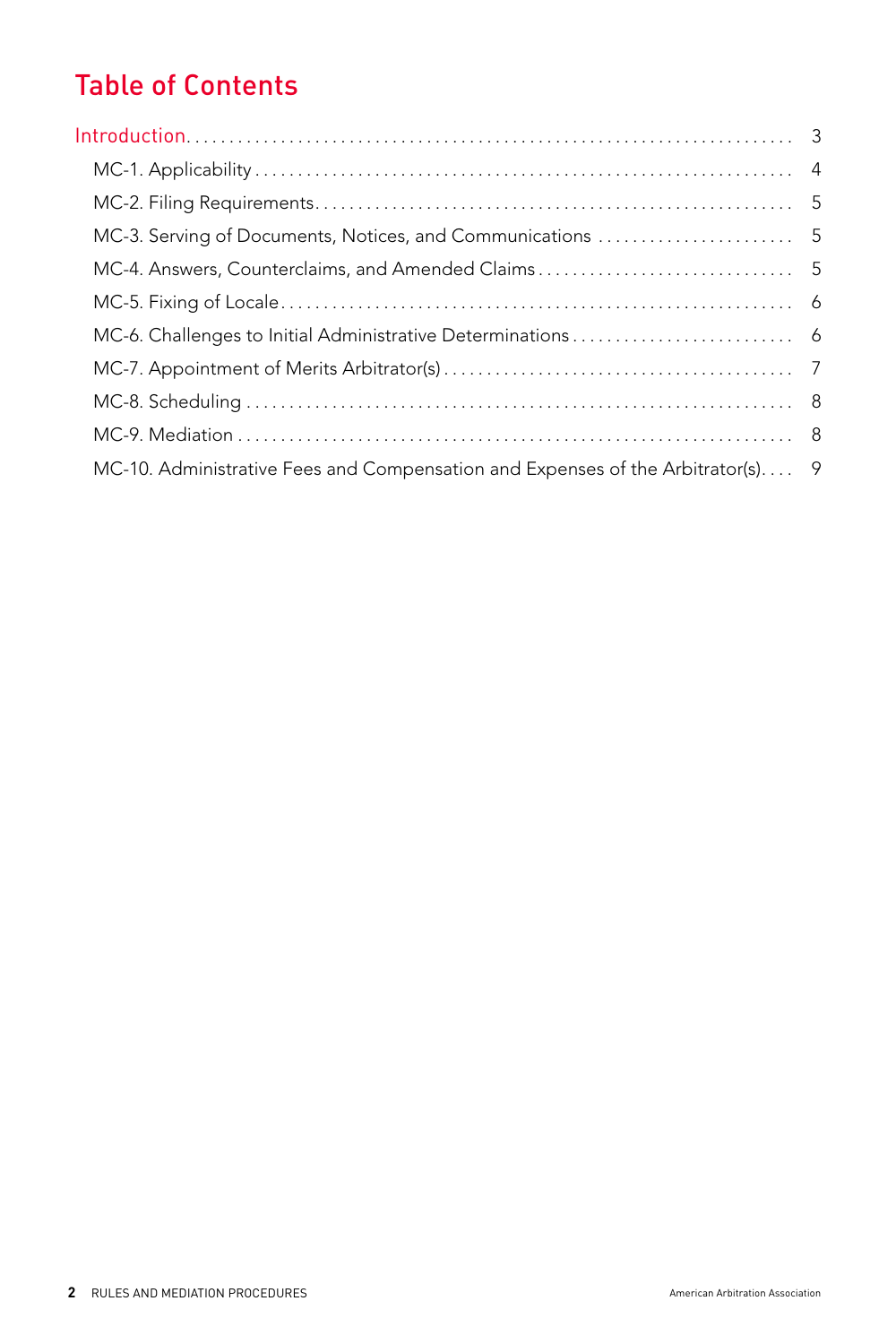## <span id="page-2-0"></span>**Supplementary Rules for Multiple Case Filings**



### Introduction

The American Arbitration Association® (AAA®) developed these *Supplementary Rules for Multiple Case Filings* (Supplementary Rules) to streamline the administration of large volume filings involving the same party, parties, and party representative(s), or related party, parties and party representative(s) for disputes where the *Employment/Workplace Fee Schedule* or the *Consumer Fee Schedule* apply. Parties to other types of arbitration may also opt into these Supplementary Rules. These Supplementary Rules, including Section MC-1(g), are intended to provide parties and their representatives with an efficient and economical path toward the resolution of multiple individual disputes.

Parties are encouraged to agree to additional processes that make the resolution of Multiple Case Filings more efficient, such as:

- An agreed-upon Scheduling Order setting forth deadlines across multiple cases, including those for submission of documents and witness lists, completion of discovery, and filing of motions.
	- o Where the parties can agree on the Scheduling Order, they should consult with the arbitrator as to whether a Preliminary Management Conference between the parties and the arbitrator is necessary.
	- o Eliminating the need for a separate Preliminary Management Conference in each case can significantly impact time to resolution of the case.
- An agreement to appoint a special master to oversee procedural issues common to the cases, such as discovery, choice of law, and statute of limitations.
- An agreement that cases be heard on the documents, rather than by in-person, telephone, or videoconference hearings.
- An agreement to assign multiple cases to a single arbitrator, making the scheduling of conferences and hearings more efficient. Each case will still be heard and decided individually by the arbitrator.
- An agreement on the form of award.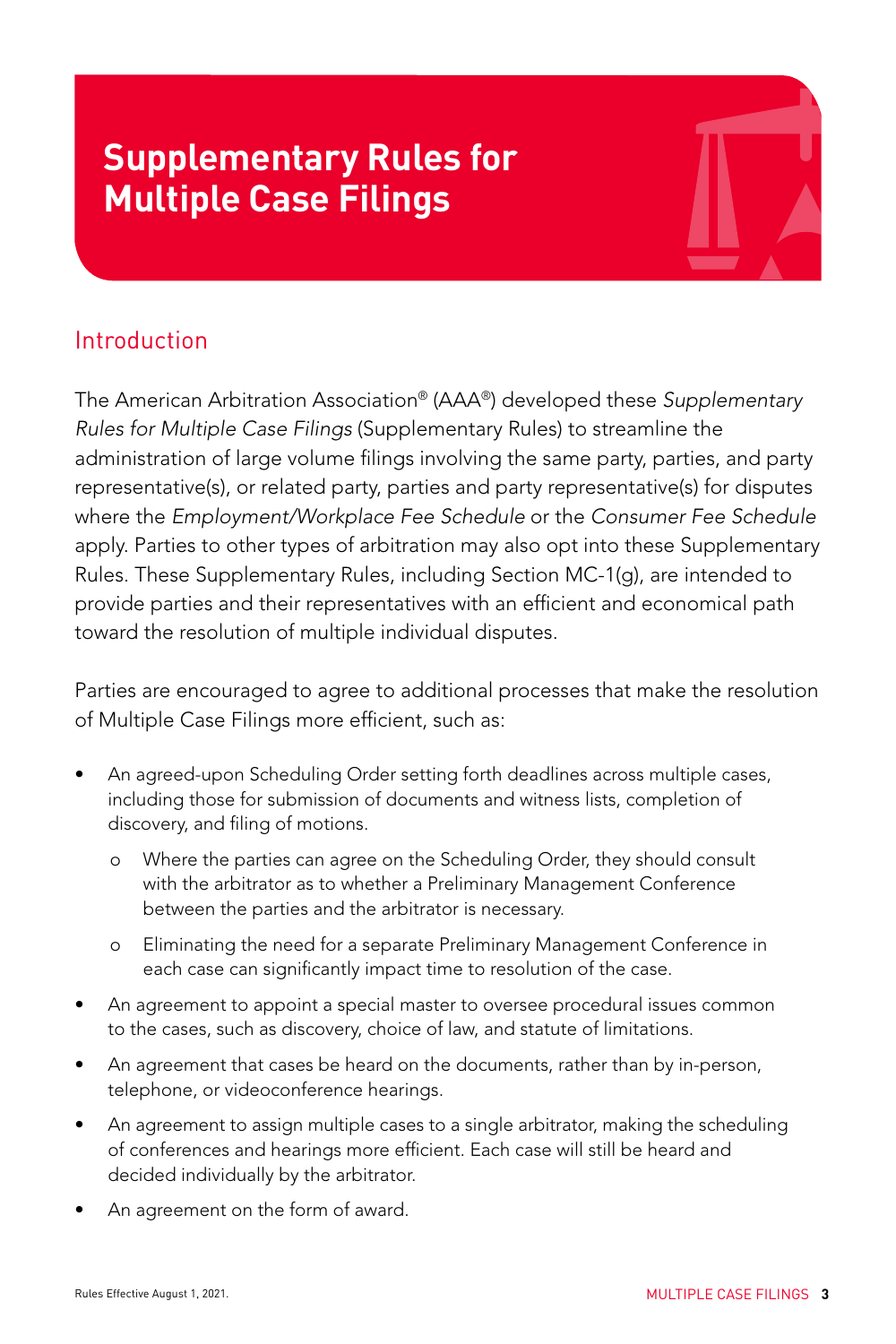- <span id="page-3-0"></span>An agreement limiting briefs, motions, and discovery requests.
- An agreement allowing testimony via affidavit or recorded deposition, rather than requiring live witness testimony.

#### MC-1. Applicability

- (a) The AAA may apply these Supplementary Rules to any group of cases defined as Multiple Case Filings in Section MC-1(b) below for disputes where the *Employment/Workplace Fee Schedule* or the *Consumer Fee Schedule* apply. The AAA's determination to apply these Supplementary Rules shall be final, unless a party seeks review of that determination by a Process Arbitrator, as provided for in Section MC-6. These Supplementary Rules supplement any other AAA rules applicable to the disputes. Where inconsistencies exist among these Supplementary Rules and other AAA rules, these Supplementary Rules shall govern.
- (b) For the purpose of these Supplementary Rules, Multiple Case Filings are defined as:
	- i. twenty-five or more similar Demands for Arbitration (Demand(s)) filed against or on behalf of the same party or related parties,
	- ii. where representation of the parties is consistent or coordinated across the cases.
- (c) These Supplementary Rules apply whenever 25 or more similar Demands for Arbitration are filed, whether or not such cases are filed simultaneously.
- (d) The Supplementary Rules are to be applied as described in Sections MC-1 through MC-10. Where inconsistencies exist between these Supplementary Rules and other AAA rules that apply to the dispute, these Supplementary Rules will govern.
- (e) Parties to Multiple Case Filings are encouraged to agree to processes for the efficient resolution of those cases. Any such agreement must be in writing and should address the matters set forth in Sections MC-1 through MC-9 of these Supplementary Rules. In the absence of a post-dispute agreement as to any issue covered by these Supplementary Rules, the Supplementary Rules shall apply.
- (f) If, within 30 calendar days after the AAA's commencement of administration, a party seeks judicial intervention with respect to cases to which these Supplementary Rules apply and provides the AAA with documentation that judicial intervention has been sought, the AAA will suspend administration of such cases for 60 calendar days to permit the party to obtain a stay of arbitration from the court.
- (g) In its sole discretion, the AAA has the authority to interpret and apply these Supplementary Rules. The AAA will make initial determinations with respect to administrative issues where necessary in order to apply these Supplementary Rules.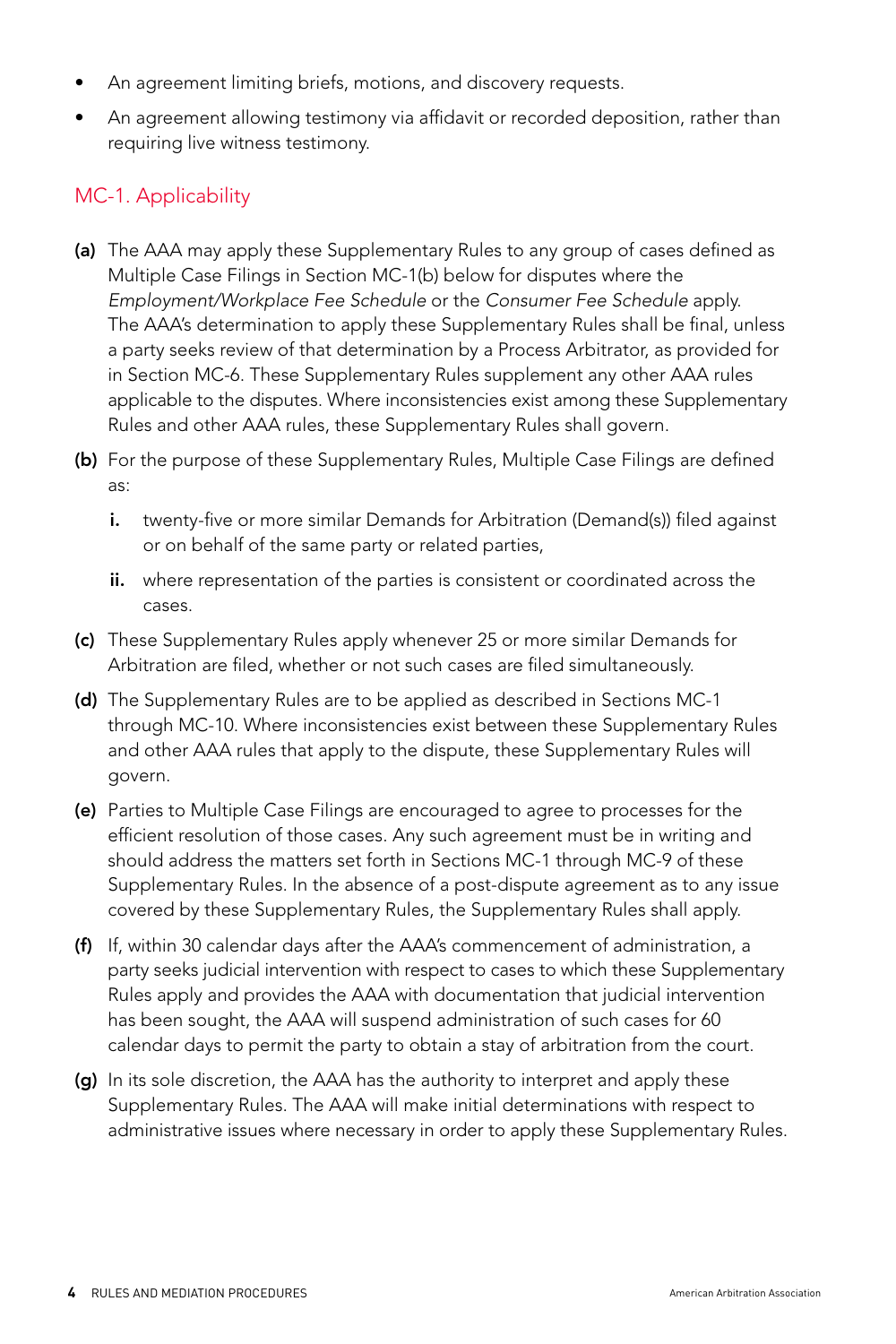#### <span id="page-4-0"></span>MC-2. Filing Requirements

A separate Demand for Arbitration must be filed in each individual case. The filing party shall adhere to the filing requirements set forth in the applicable rules. Each Demand must include complete contact information for all parties and representatives. When the AAA determines that the filing requirements have been met, it shall notify the parties.

As part of the filing requirements, the filing party shall submit a fully completed *Multiple Case Filings Intake Data Spreadsheet* (Spreadsheet), which is available at [www.adr.org,](http://www.adr.org) at the time a Multiple Case Filing reaches the 25-case threshold, and shall update such Spreadsheet as additional cases are filed. This Spreadsheet must also be provided to opposing parties at the same time it is provided to the AAA. The AAA may also require the filing party to submit the Demands for Arbitration, and any other documents submitted with the Demands, in an electronic format. The AAA will advise the filing party when and in what manner those materials shall be submitted.

#### MC-3. Serving of Documents, Notices, and Communications

- (a) For all purposes in accordance with these Supplementary Rules, the parties shall accept documents, notices, and communications pertaining to each Multiple Case Filing via single, combined, electronic communication from the AAA. The AAA will determine when separate documents, notices, and communications are required.
- (b) Service of documents, notices, and communications pertaining to Multiple Case Filings will be effected via electronic means, such as a file transfer protocol administered by the AAA or the AAA WebFile® platform. Parties providing service of documents, notices, and communications must simultaneously notify opposing parties in writing that the documents, notices, or communications have been submitted.

#### MC-4. Answers, Counterclaims, and Amended Claims

- (a) A respondent may file an Answer and/or Counterclaim as set forth in the applicable rules; however, the deadline for filing an Answer shall be 45 calendar days from the date the AAA confirms the filing requirements have been met.
- (b) With the exception of the initial filings required under Section MC-2, where party submissions are substantially similar across a Multiple Case Filing, the submission may be filed in a single document and need not be filed separately in each individual case.
	- i. Any party submission filed in this manner shall also include correspondence advising, by case number, to which cases the submission relates.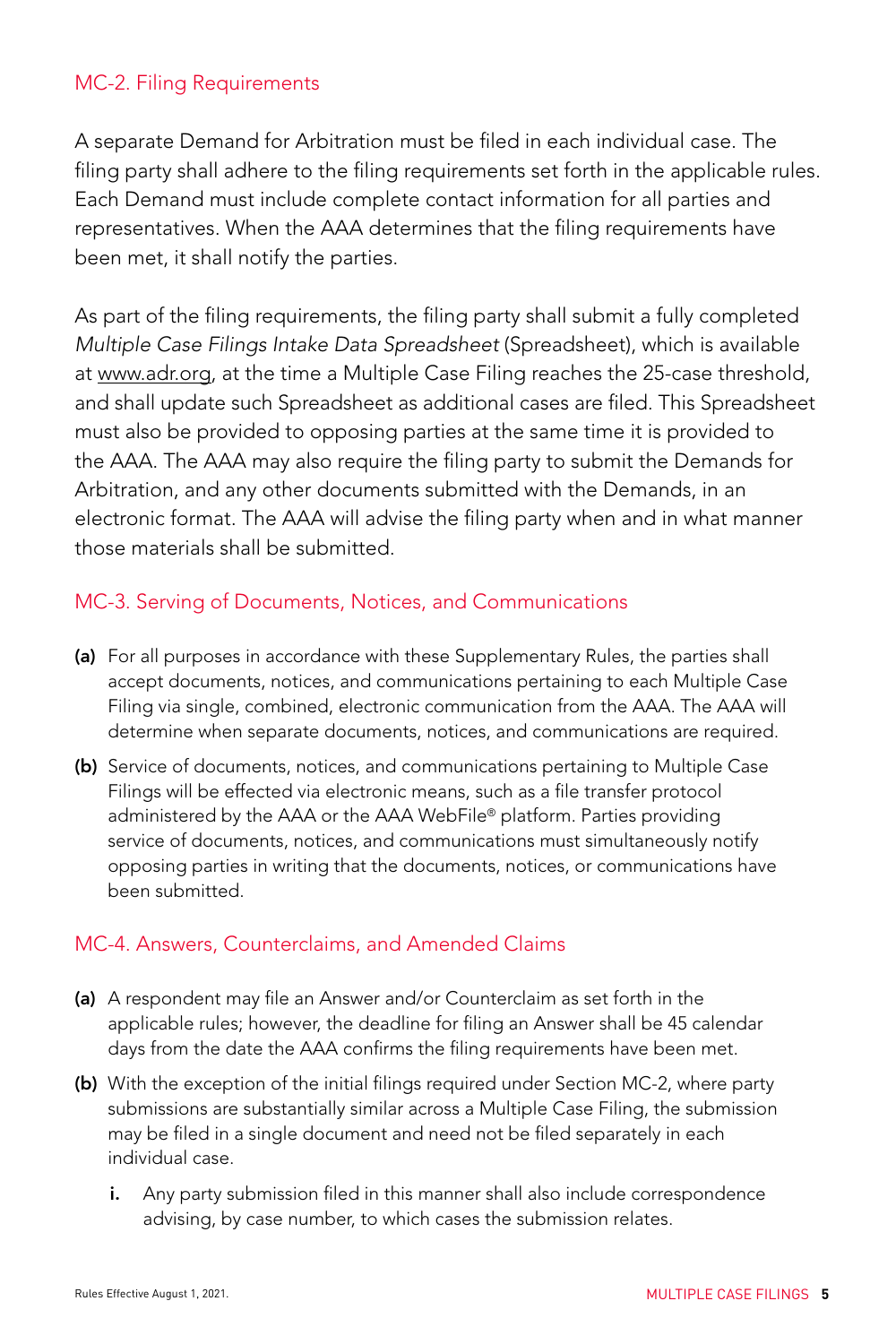<span id="page-5-0"></span>ii. Any dispute over whether a party's submission is substantially similar will initially be determined by the AAA, subject to a final determination by a Process Arbitrator, as provided for in Section MC-6.

#### MC-5. Fixing of Locale

Where in-person hearings are required, and in the absence of party agreement, the AAA will identify one or more locales where hearings may take place. In any such determination, the AAA will consider the positions of the parties; relative ability of the parties to travel; and factors such as the location of performance of the agreement, the location of witnesses and documents, relative costs, and the location of any prior court proceedings, among other factors presented by the parties.

#### MC-6. Challenges to Initial Administrative Determinations

- (a) After all filing requirements have been met, including payment of the AAA's initial administrative fees, and prior to the appointment of arbitrators to determine the merits (the Merits Arbitrator(s)), any party may notify the AAA and opposing parties in writing that the party disagrees with the AAA's initial determination as to any administrative issue(s).
- (b) Upon receipt of a party's written notice of disagreement with an administrative determination made by the AAA with respect to a particular Multiple Case Filing, and if the parties do not agree to mediate such issue(s), or if such mediation is unsuccessful, the AAA in its sole discretion may decide whether or not to appoint an arbitrator (the Process Arbitrator) to hear and determine the administrative issue(s) for all of the cases included in the Multiple Case Filing affected by such administrative issue(s).
- (c) There shall be one Process Arbitrator. If the parties have not appointed a Process Arbitrator and have not agreed to a process for appointing the Process Arbitrator, the Process Arbitrator shall be administratively appointed by the AAA, unless the AAA, in its sole discretion, elects to simultaneously send to each party an identical list of names from which to select a single arbitrator by the process described in Section MC-7(a) below.
- (d) Only administrative issues may be submitted to the Process Arbitrator for determination. Administrative issues include:
	- **i.** AAA filing requirements;
	- ii. allocation of payment advances on administrative fees, arbitrator compensation, and/or expenses;
	- iii. determining the applicable AAA rules that will govern the individual disputes;
	- iv. any other issue the parties wish to submit by agreement; and
	- v. any other administrative issue arising out of the nature of the Multiple Case Filings.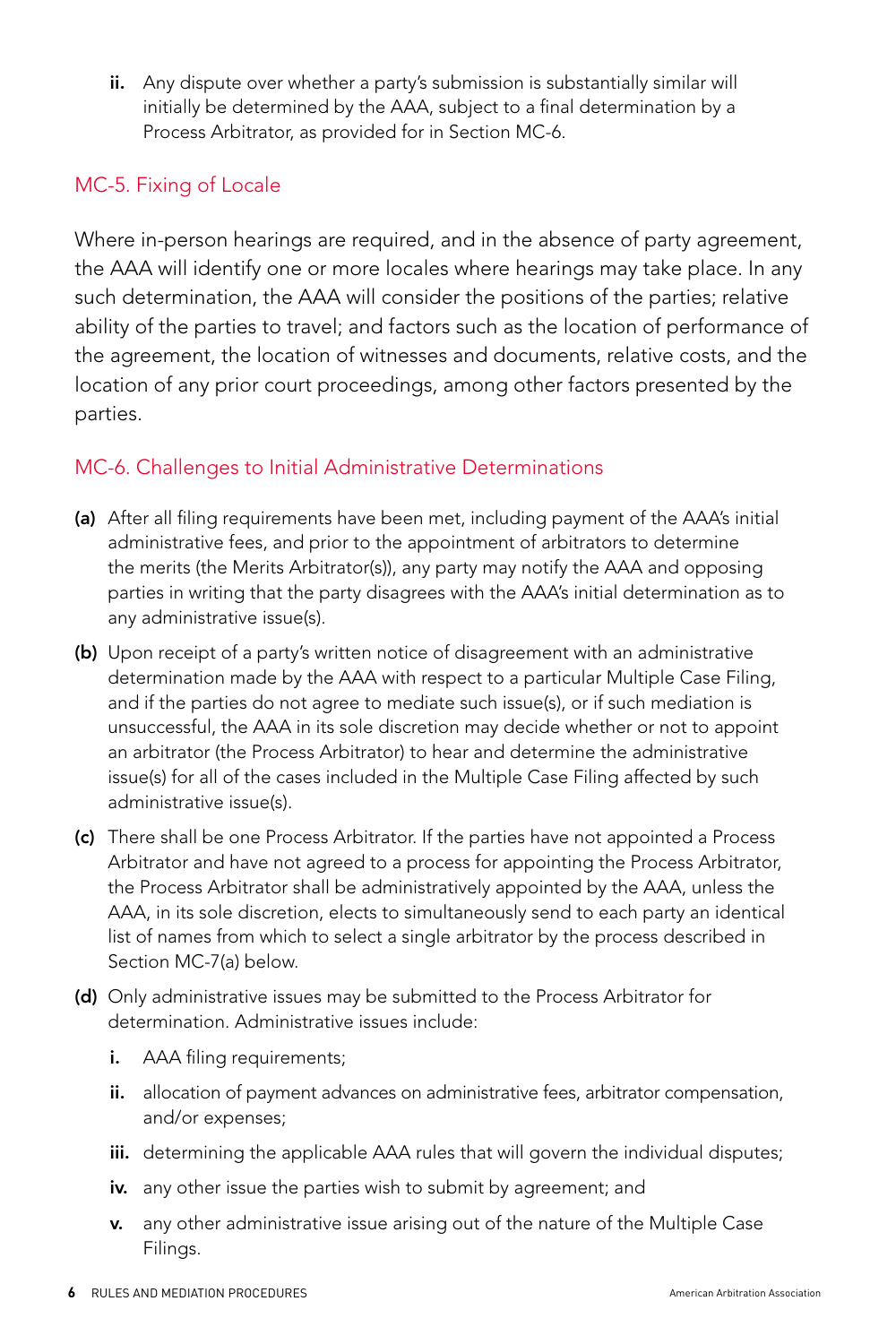- <span id="page-6-0"></span>(e) The Process Arbitrator is subject to requirements in the applicable rules pertaining to disclosure and disqualification.
- (f) The Process Arbitrator shall have the power to rule on the Process Arbitrator's own jurisdiction and shall resolve any disputes over the applicability of this Section MC-6.
- (g) The Process Arbitrator shall make rulings on the basis of written submissions unless the Process Arbitrator determines that a telephone or videoconference hearing is necessary.
- (h) The ruling of the Process Arbitrator shall contain the reasons for such ruling and shall be rendered no later than 30 calendar days from the date the Process Arbitrator set for receipt of the final document submissions, or, if the Process Arbitrator set a hearing, no later than 30 calendar days from the close of the hearing. The AAA may extend the time limit for the rendering of the Process Arbitrator's ruling only in unusual and extreme circumstances.
- (i) The Process Arbitrator's authority shall cease upon the rendering of the Process Arbitrator's ruling, except that after the Process Arbitrator has rendered a ruling, if new and different administrative issues arise upon which the parties disagree, the AAA may re-appoint the same Process Arbitrator to rule on such new and different administrative issues.
- (j) Rulings by the Process Arbitrator will be final and binding upon the parties and Merits Arbitrator(s) where the Merits Arbitrator(s) is appointed after the appointment of the Process Arbitrator. Administrative issues arising in individual cases after a Merits Arbitrator(s) has been appointed may be decided by the Merits Arbitrator(s).
- (k) Rulings by the Process Arbitrator will be final and binding upon the parties and Merits Arbitrator(s) with respect to subsequently filed cases that the AAA determines to be part of the same Multiple Case Filing.
- (l) Absent agreement of all parties, the Process Arbitrator shall not be appointed as the Merits Arbitrator for any of the cases in the same Multiple Case Filing.

#### MC-7. Appointment of Merits Arbitrator(s)

The parties may mutually agree upon a process for selection of the arbitrator(s) to determine the merits (the Merits Arbitrator(s)), and the AAA will facilitate any such selection process. The arbitrator selection process may include the use of the AAA arbitrator search platform when the AAA deems it practical to provide and permits its use. Parties are encouraged to consider assigning multiple proceedings to a single, mutually agreeable Merits Arbitrator. Absent a contractual process or party agreement, the AAA shall have the authority to apply the following process:

(a) The AAA shall compile a roster of arbitrators for the purpose of identifying arbitrators who may be appointed to cases or groups of cases in Multiple Case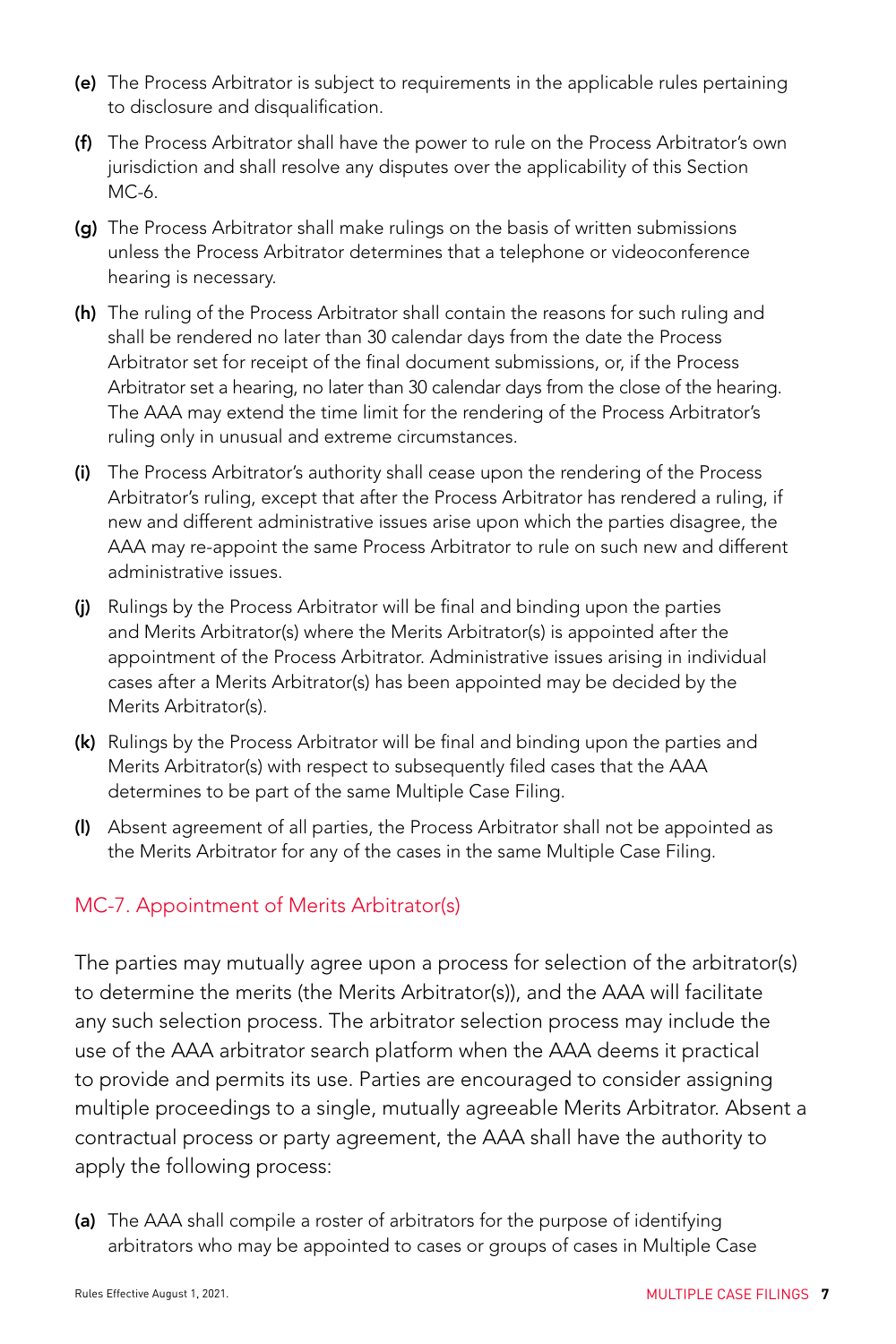<span id="page-7-0"></span>Filings. The AAA may submit a list of proposed arbitrators to the parties to any Multiple Case Filing. The parties are encouraged to agree to arbitrators from this list and to advise the AAA of their agreement. If the parties are unable to agree upon arbitrators, each party shall have 14 calendar days from the list transmittal date in which to strike names objected to, number the remaining names in order of preference, and return the list to the AAA. To ensure an appropriate number of arbitrators remain available for appointment, the AAA may limit the number of strikes.

- (b) If for any reason appointments cannot be made from the submitted lists or if the AAA determines the number of cases is too numerous for use of lists, the AAA shall have the authority to administratively appoint Merits Arbitrator(s).
- (c) To facilitate arbitrator selection, to satisfy the parties' desired arbitrator qualifications, if the number of individual cases exceeds the number of qualified arbitrators in the locale, or in any other circumstance determined by the AAA to warrant such action, the AAA may assign multiple cases to a single Merits Arbitrator, who will decide each case on its own merits.
- (d) Arbitrators appointed pursuant to Section MC-7 are subject to the disclosure and disqualification procedures set forth in the applicable AAA rules.

#### MC-8. Scheduling

Preliminary Management Conferences and hearings will be scheduled in a manner consistent with the expeditious nature of arbitration. The parties are encouraged to agree on a streamlined procedure for scheduling conferences and hearings. Absent such agreement of the parties, conferences and hearings may be scheduled in any fashion deemed appropriate by the AAA or the arbitrator(s). The AAA or the arbitrator(s) may schedule the Preliminary Management Conference without first consulting with the parties, although either party may request that it be rescheduled. To avoid delay in the administration of the cases, the AAA may require that representatives provide availability via an automated or another electronic scheduling method and that they be available for blocks of hours or days at a time.

#### MC-9. Mediation

Within 120 calendar days from the established due date for the Answer, the parties shall initiate a global mediation of the Multiple Case Filings pursuant to the applicable AAA mediation procedures or as otherwise agreed to by the parties. The mediator shall be administratively appointed by the AAA unless the parties agree on a mediator. The mediation shall take place concurrently with the arbitrations and shall not act as a stay of the arbitration proceedings, unless agreed to by the parties. Any party may unilaterally opt out of mediation upon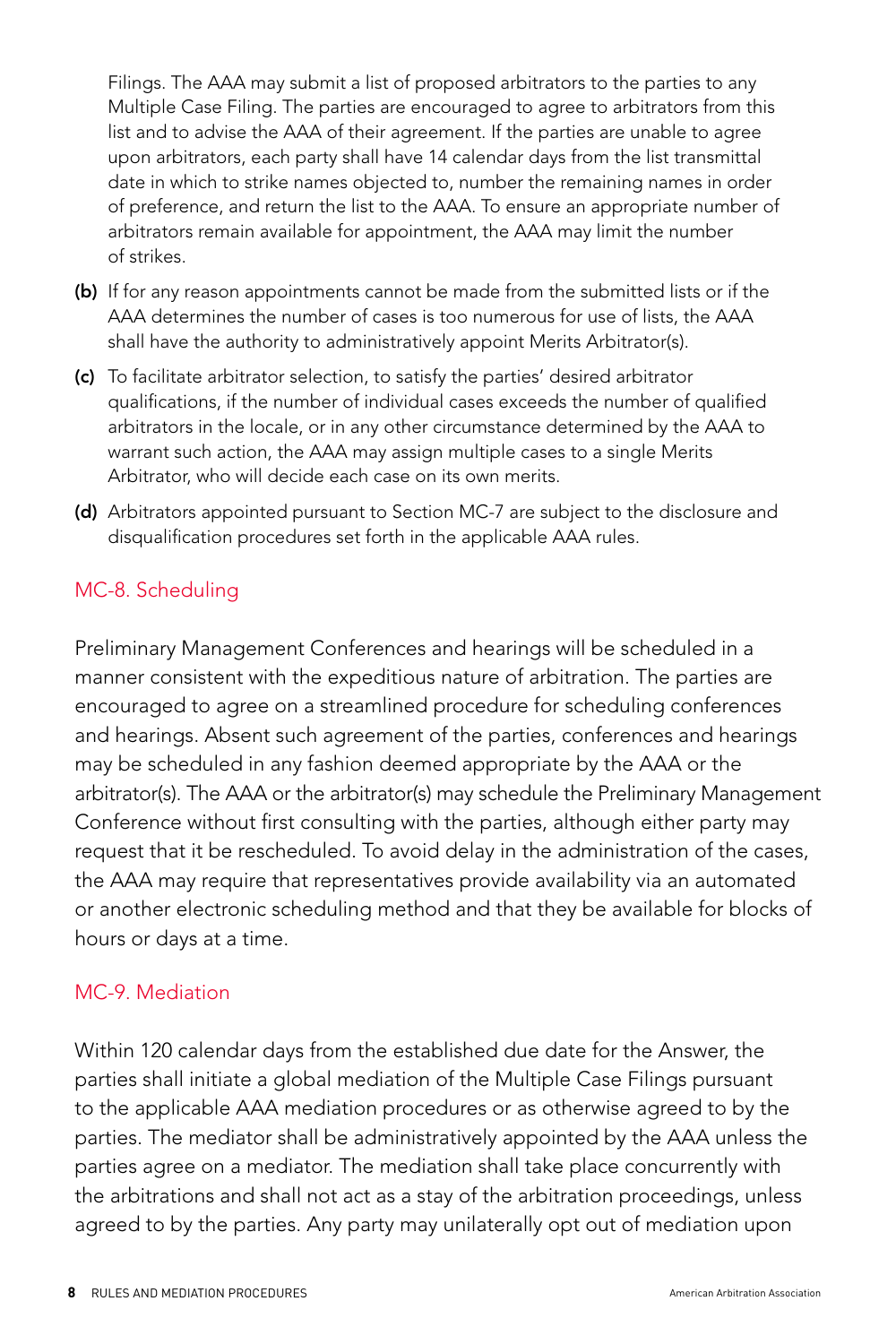<span id="page-8-0"></span>written notification to the AAA and the other parties to the arbitration. Unless agreed by all parties and the mediator, the mediator shall not be appointed as an arbitrator for any of the cases in the same Multiple Case Filing.

#### MC-10. Administrative Fees and Compensation and Expenses of the Arbitrator(s)

- (a) Administrative fees will be billed according to the applicable Multiple Case Filings Administrative Fee Schedule. Administrative fees, as well as arbitrator compensation and expense deposits, are due on or before the deadline established by the AAA. Neither settlement nor withdrawal of any individual claim or group of multiple cases shall result in extension of payment due dates or waiver of administrative fees. Administrative fees, as well as arbitrator compensation and expenses, for each Multiple Case Filing will be billed and must be paid prior to the AAA completing the applicable administrative procedures.
- (b) Invoices provided by the AAA to the parties for payment of fees and arbitrator compensation and expenses may be in consolidated format for each Multiple Case Filing.
- (c) Compensation of the Process Arbitrator will be at the rate set forth on the Process Arbitrator's resume. Merits Arbitrator(s) shall be compensated pursuant to the rules and fee schedules applicable to the individual cases.
- (d) If administrative fees, arbitrator compensation, and/or expenses have not been paid in full, the AAA may notify the parties in order that one party may advance the required payment within the time specified by the AAA.
- (e) If payments due are not made by the date specified in such notice to the parties, the arbitrator may order the suspension or termination of the proceedings. If no arbitrator has yet been appointed, the AAA may suspend or terminate those proceedings. The AAA may also decline to administer future arbitrations with the parties involved.